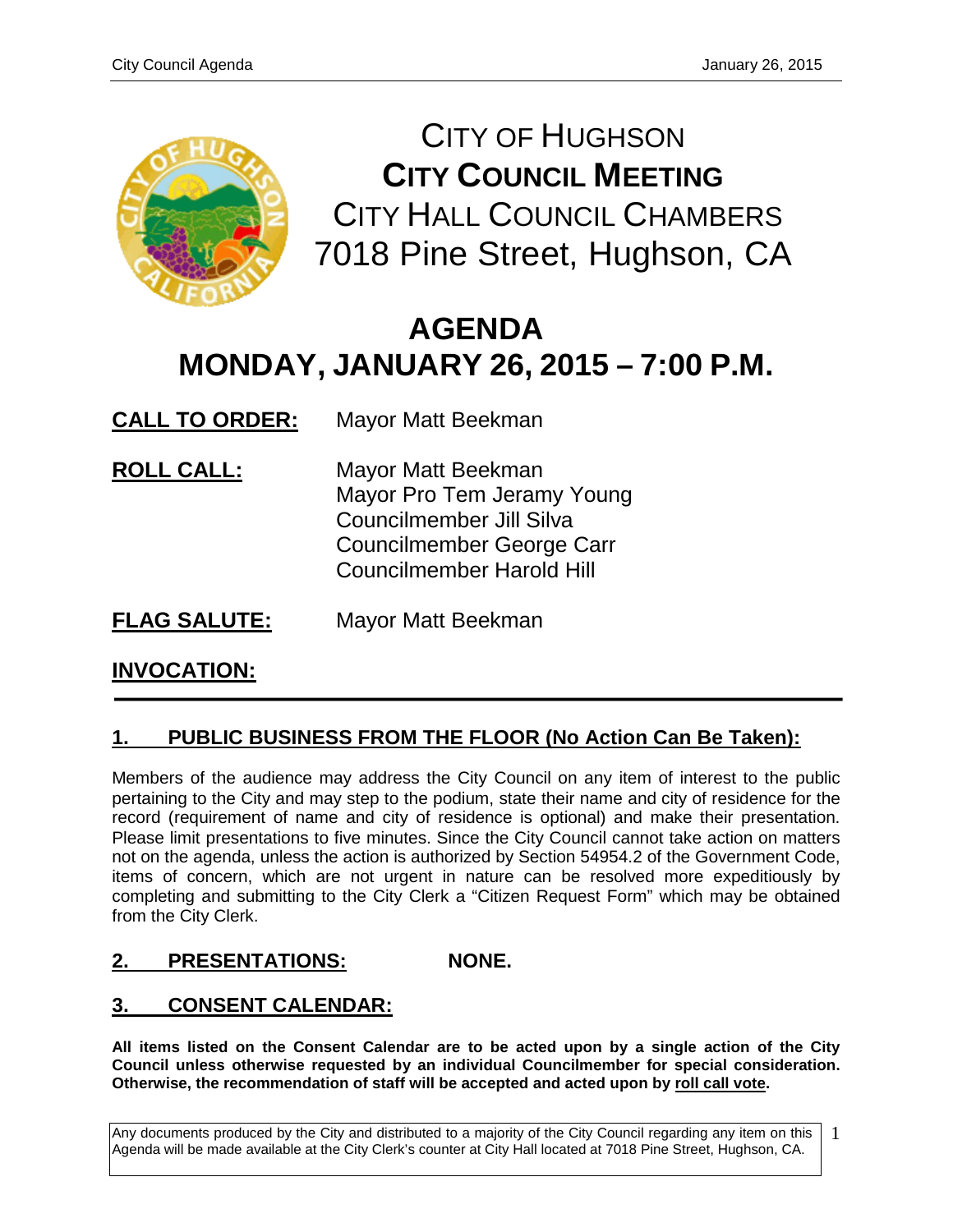- **3.1:** Approve the Minutes of the Regular Meeting of January 12, 2015.
- **3.2:** Approve the Warrants Register.
- **3.3:** Approve the Treasurer's Report for November 2014.
- **3.4:** Consider Resolution No. 2015-02, Authorizing Staff to Dispose of Surplus Property as required in the Hughson Municipal Code, Chapter 3.08.
- **3.5:** Approve the Professional Service Agreement with MCR Engineering for Contract Municipal Water Engineering and Planning Services and Authorize the Mayor to Execute the Professional Service Agreement with MCR Engineering.

#### **4. UNFINISHED BUSINESS:**

#### **5. PUBLIC HEARING TO CONSIDER THE FOLLOWING: NONE.**

#### **6. NEW BUSINESS:**

**6.1:** Discuss and provide direction to City staff on the draft Request for Proposals (RFP) for the Collection and Transportation of Refuse in the City of Hughson.

### **7. CORRESPONDENCE:**

- **7.1:** Update of the Hatch Road and Santa Fe Avenue Signal Project.
- **7.2:** Economic Development Committee Agenda for January 26, 2015**.**

#### **8. COMMENTS:**

**8.1:** Staff Reports and Comments: (Information Only – No Action)

**City Manager:** 

**City Clerk:**

**Community Development Director:**

**Director of Finance:**

**Police Services:**

**City Attorney:**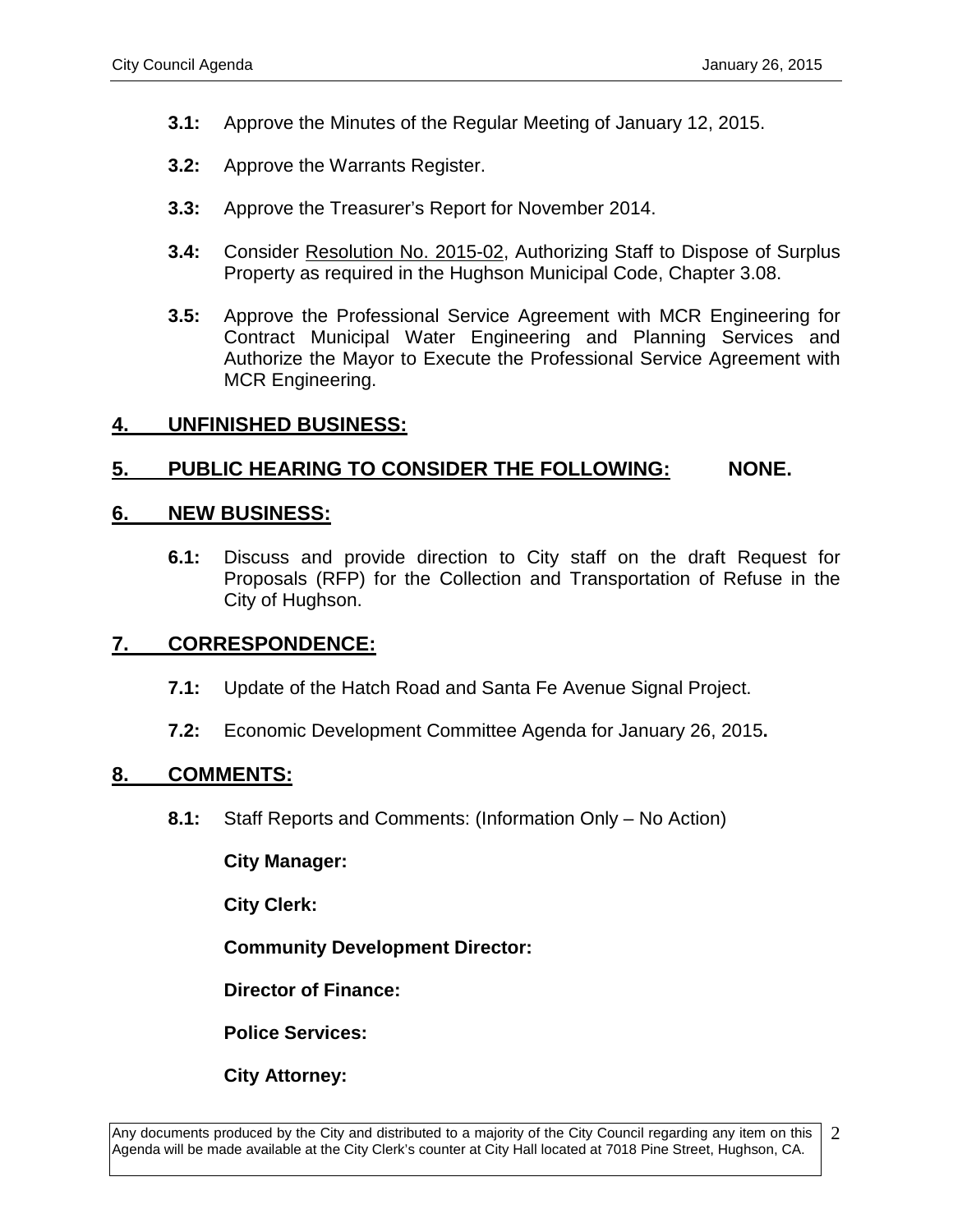- **8.2:** Council Comments: (Information Only No Action)
- **8.3:** Mayor's Comments: (Information Only No Action)

### **9. CLOSED SESSION TO DISCUSS THE FOLLOWING: NONE.**

### **10. REPORT FROM CLOSED SESSION: NONE.**

### **ADJOURNMENT:**

#### **WAIVER WARNING**

If you challenge a decision/direction of the City Council in court, you may be limited to raising only those issues you or someone else raised at a public hearing(s) described in this Agenda, or in written correspondence delivered to the City of Hughson at or prior to, the public hearing(s).

### **UPCOMING EVENTS:**

| <b>February 9</b>  | City Council Meeting, City Hall Council Chambers, 7:00 P.M.                          |
|--------------------|--------------------------------------------------------------------------------------|
| February 10        | Parks & Recreation Commission Meeting, City Hall Chambers, 6:00 P.M.<br>Ξ            |
| February 11        | 2+2 City/Fire Committee, Fire District Office, 5:30 P.M.<br>п                        |
| February 12        | City Hall Closed - Lincoln's Birthday<br>п                                           |
| February 16        | City Hall Closed - Washington's Birthday<br>п                                        |
| February 17        | Planning Commission Meeting, City Hall Council Chambers, 6:00 P.M.<br>Е              |
| <b>February 23</b> | State of the City Address-Special Council Meeting, Samaritan Village, 6:00 P.M.<br>г |

#### **RULES FOR ADDRESSING CITY COUNCIL**

Members of the audience who wish to address the City Council are requested to complete one of the forms located on the table at the entrance of the Council Chambers and submit it to the City Clerk. **Filling out the card is voluntary.**

#### **AFFIDAVIT OF POSTING**

| DATE:        | January 23, 2015        | TIME:  | 5:00pm            |
|--------------|-------------------------|--------|-------------------|
| <b>NAME:</b> | Dominique Spinale- Romo | TITLE: | <b>City Clerk</b> |

Any documents produced by the City and distributed to a majority of the City Council regarding any item on this Agenda will be made available at the City Clerk's counter at City Hall located at 7018 Pine Street, Hughson, CA. 3